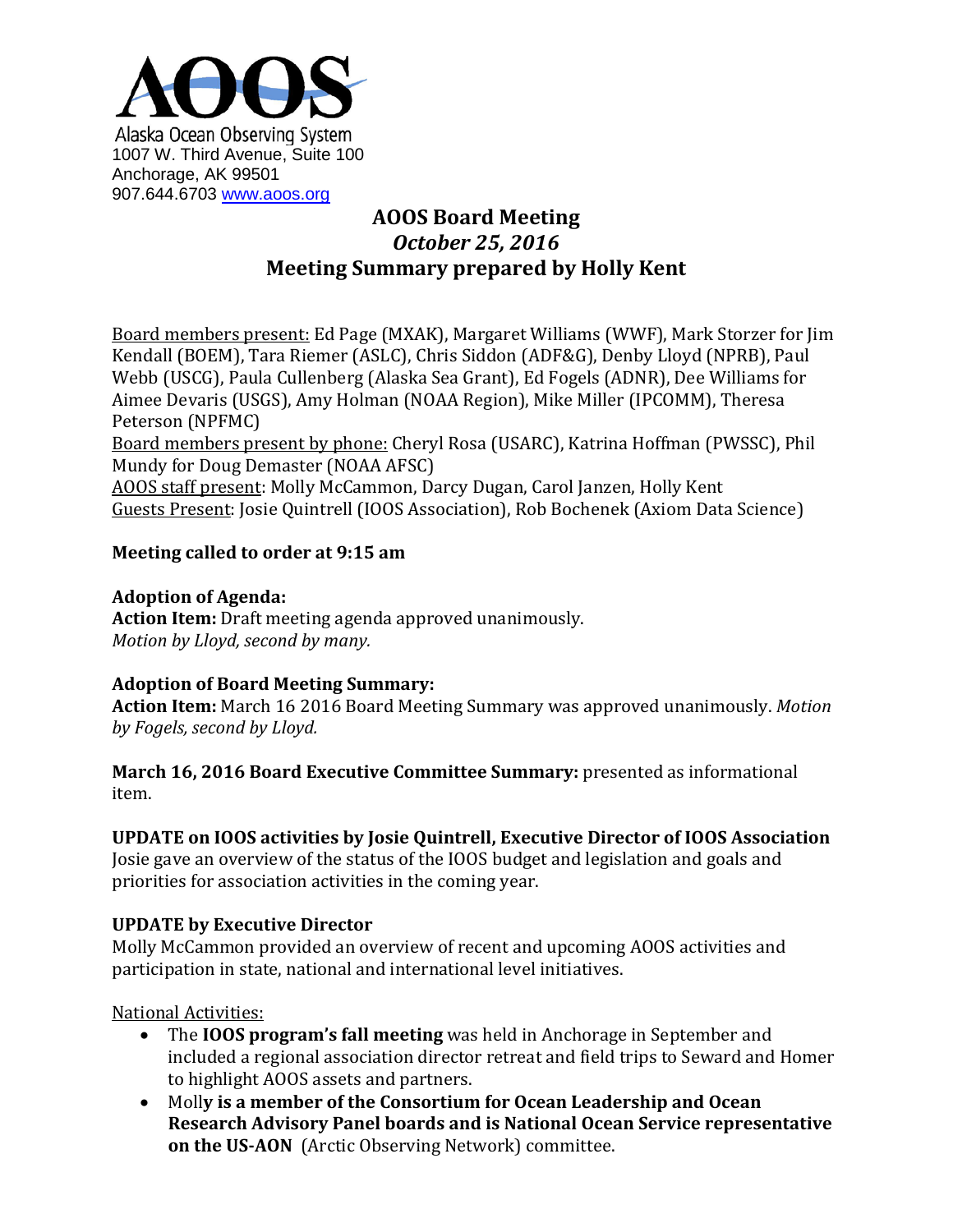- AOOS hosted a climate briefing for the **Council on Foreign Relations Arctic Committee** with several AOOS PIs and others **giving short presentations on climate issues facing Alaska's resources.**
- AOOS hosted a lunch to share information with **House and Senate Appropriations Committee staff** during their visit to Anchorage.
- Molly organized a science briefing with Northeast Atlantic colleagues in conjunction with the **Arctic Council** meeting in Portland, ME in October. Alaska Congressman Don Young gave opening remarks.

Alaska Activities:

- AOOS submitted its **certification** application on October 6.
- Implementation of the NOAA 5 year grant FY 16 has begun with new accounting challenges.
- AOOS applied for a number of new grants.
- The **Ocean Acidification State of the Science workshop** is coming up November 30 – December 1.
- AOOS is working to increase the number of water level observations across the state that will be less costly than the NWLON (National Water Level Observation Network) monitoring stations.
- AOOS is co-hosting a **harmful algal bloom (HAB) workshop** with Alaska Sea Grant on December 8-9.
- **Coastal resiliency workshops** have been held in Nome and Unalaska and there is one scheduled for December 7-9 in Kotzebue. AOOS is helping to fund these and do some of the work.
- AOOS recently submitted a proposal to **ADAC (Arctic Domain Awareness Center)**.
- AOOS is hosting a NOAA sponsored **climate thresholds workshop** November 10.

## **BUSINESS ITEMS**

## **Approval of new board members:**

**Action Item:** Michael Macrander was approved to fill the Shell seat to replace Robert Raye. *Motion by Riemer, second by Fogels.*

**Action Item:** Theresa Peterson was approved to fill the NPFMC seat to replace Duncan Fields.

*Motion by Lloyd, second by Holman.*

**Action Item:** The Indigenous People's Council on Marine Mammals was ratified as a member of the AOOS board with Mike Miller approved to fill that seat. *Motion by Lloyd, second by Williams.*

#### **Election of officers:**

A slate of new officers was proposed by the AOOS Board Nominating Committee (consisting of Denby Lloyd, Amy Holman and Ed Page) as follows: Chair – Ed Fogels, AK Department of Natural Resources Vice Chair – Katrina Hoffman, Prince William Sound Science Center/OSRI Secretary – Cheryl Rosa, US Arctic Research Commission Treasurer – Jim Kendall, BOEM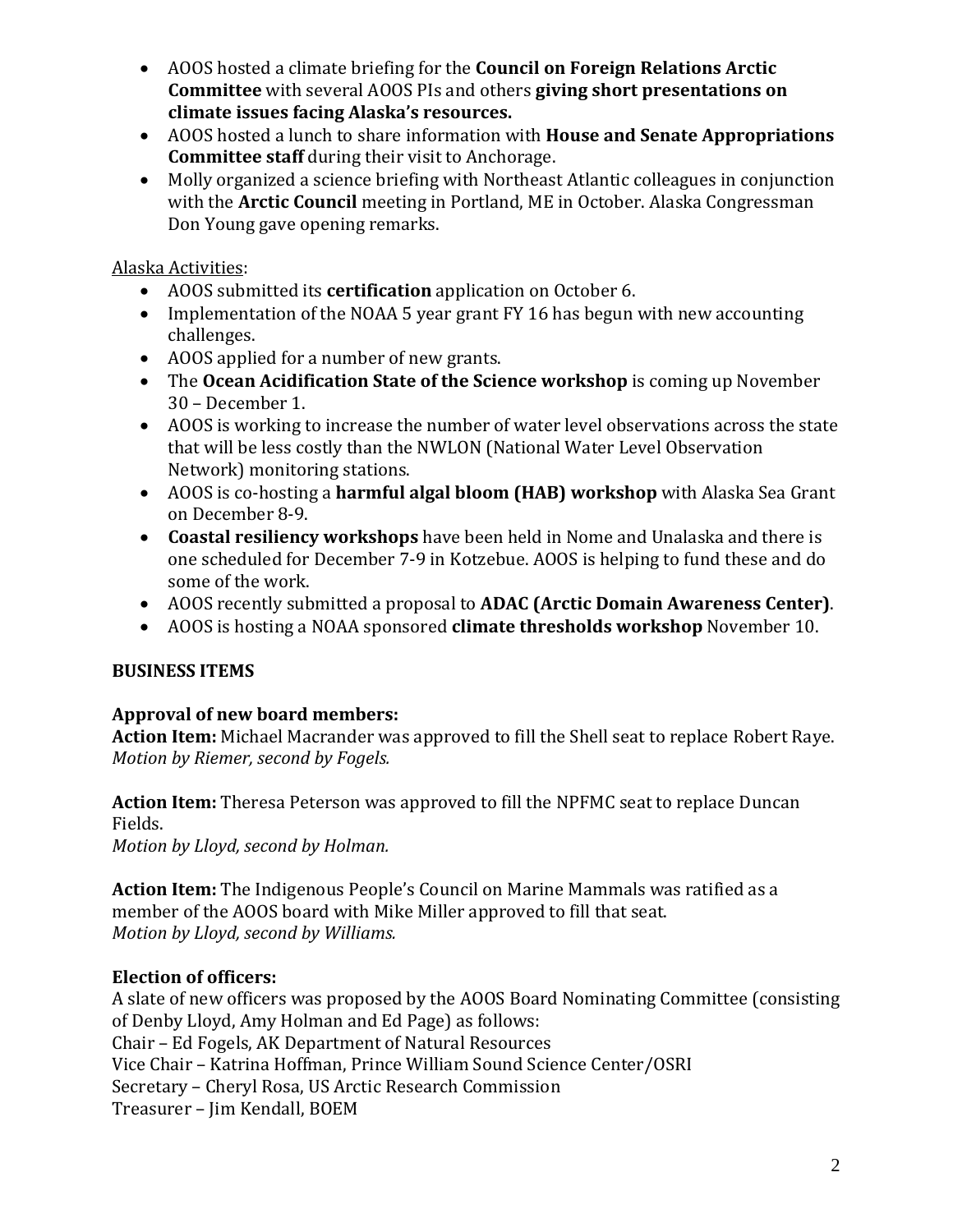**Action Item:** The slate of officers was unanimously approved for the next two-year term (2016 – 2018).

*Motion by Holman, second by Lloyd.*

# **Approval of funding for OA ferry project:**

AOOS has provided about one third of the total costs for this project, originally estimated at \$147k, with Tula Foundation/Hakai Institute paying the remaining two thirds. Engineering and installation costs were significantly underestimated, and an additional \$85-90K is needed. Hakai has committed another \$47K, AK Coastal Rainforest Center has committed \$20K and AOOS is being asked to contribute an additional \$15-20K.

**Action Item:** The board approved up to an additional \$20K for this project, if available from H2300 carry-over funds within NOAA grant NA11NOS0120020 FY11-15. *Motion by Lloyd, second by Williams.*

## **Acceptance of new grant funding:**

Molly provided an overview of six new grant proposals that have either been funded or are likely to be.

**Action Item:** the board authorized staff to expend from these new grants:

- \$15K per year for two years from NOAA Ocean Acidification Program for Alaska OA Network outreach activities;
- \$65K from USGS for Axiom to develop a geospatial portal
- \$250K from National Weather Service for development of alternative water level observations
- \$74,278 from BOEM for Axiom to ingest WRF model and met-ocean data
- Pending approval, \$530K from National Academy of Science's Gulf Research Program to integrate subsistence data with oil spill scenarios and AIS vessel tracks. (Note, approved by NAS on 11/1/16.)
- Pending approval, \$218K per year for up to 5 years from Exxon Valdez Oil Spill Trustee Council for data management services. (Note, approved by EVOSTC on 11/3/16.)

# *Motion by Fogels, second by Lloyd.*

Follow-up actions:

- Ensure that BOEM is involved in NAS project.
- Review process for submitting grants and board approval of their expenditure, and possibly come back to board for revision of Executive Director signature authority.

# **Extension of ASLC MOA:**

The current fiscal sponsor agreement with the Alaska SeaLife Center expired on September 30, 2016 and Molly requested that this agreement be extended for one year as AOOS continues to investigate other possible organizational structures.

**Action Item:** The extension was unanimously approved.

*Motion by Fogels, second by Lloyd.*

## **Demonstration of new data capabilities by Rob Bochenek, Axiom Data Science:**

Rob described how sharing the AOOS cyber infrastructure with two other IOOS Regional Associations will allow for leveraging of applications, systems and hardware to reduce cost and accelerate development. Use of the Research Workspace has almost doubled in the last year and a half. Rob demonstrated several new data layers on the portal. The upcoming external review of the AOOS data management system was discussed.